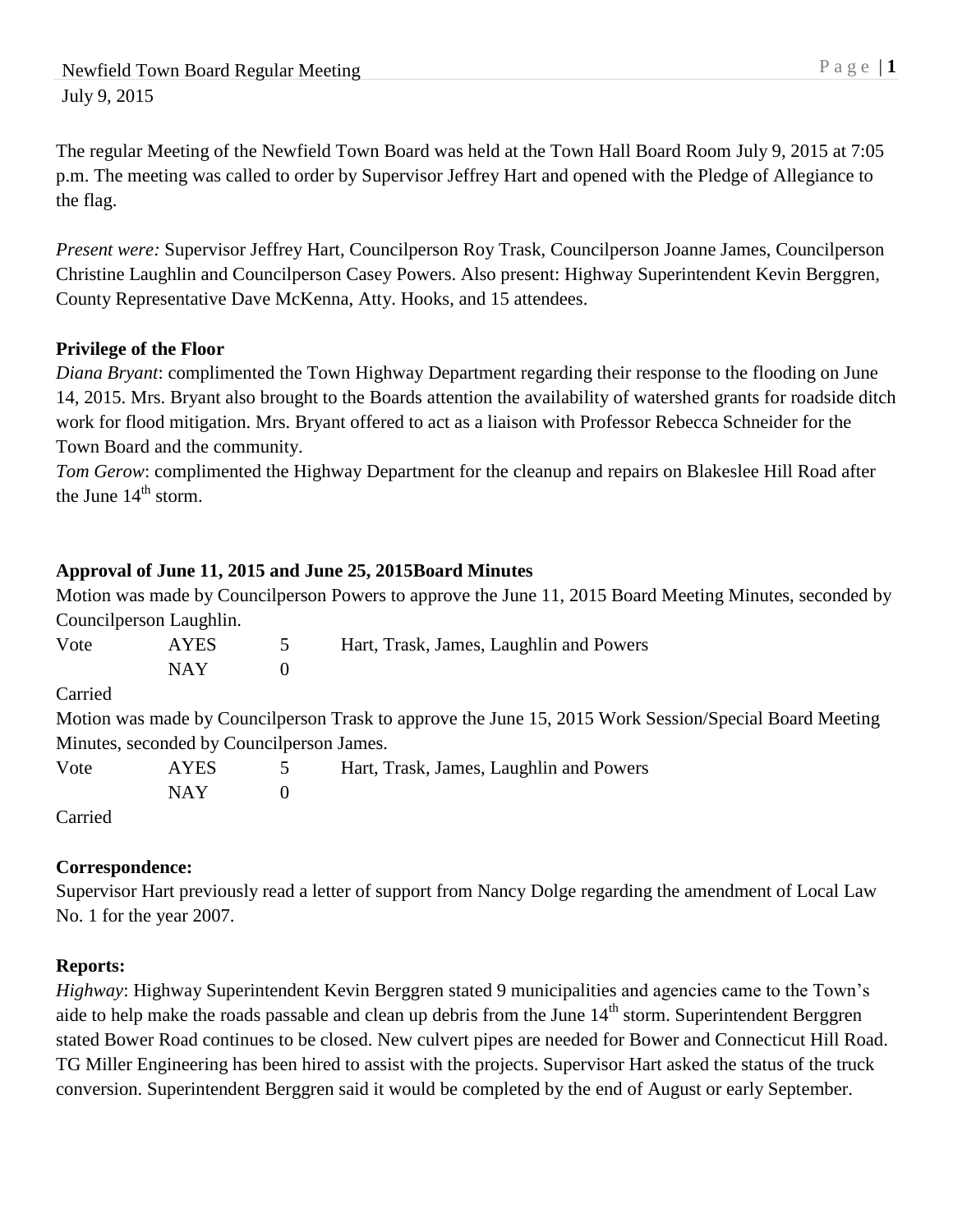*Code Enforcement*: Code Enforcement Officer Harry Wright was absent. Supervisor Hart stated Mr. Wright had reported a cleanup where several vehicles had been removed from a property discussed in prior months. *Water Sewer*: Highway Superintendent Berggren reported there had not been any issues. *Recreation*: Recreation Director Reid Hoskins was absent. Supervisor Hart read the prepared report by Mr. Hoskins.

*Tompkins County Legislature Report*: Newfield Representative David McKenna reported there had been a presentation by Ag and Farm land: one third of the county acres are actively used for agriculture and of that 16,000 are organic. TC3 gave a presentation of its budget of 4, 650,364.00, 2% higher than last year. The County approved 16 quick claim deeds foreclosed properties throughout the county. Bids were awarded for a county project at the Groton City Bridge. The sale of the old Tompkins County Library has been referred back to committee. TCAT has received an award from the State where an FTA loan/grant can be applied for. *Planning Board*: Tom Gerow reported the Planning Board is continuing to consolidate information gathered from the Townships that attended the round table regarding land use planning successes and impacts. The Planning Board will begin working on Action Steps # 21-Creating Energy Plan and associated outreach to keep energy costs down for residents, for Town physical assets, reduce town wide emissions, and promote sustainability locally and globally and Action Step # 29- Create a Home and Building Improvement Alliance to spearhead town-wide initiative to improve Newfield's housing and building energy efficiency, accessibility, and upkeep. A grant writing team will be working on bringing in outside funds to help Newfield. Mr. Gerow also commented on the Town Website and Email. He feels they do not function the way they should and needs to be upgraded or possibly hire a service to take care of it and felt it should be looked at during budget time. Supervisor Hart asked if the Town Board should be informed of grants being applied for prior to its application. Mr. Gerow stated that if any grant which required the Town's participation or that impacts the towns finances, it will be informed.

*Cemetery Committee*: Marie Terlizzi reported the sign for the Bank Street Cemetery had arrived. She will ask the Highway Department if it has equipment to drill the post holes for it's installation.

*Supervisor*: Supervisor Hart reported that Councilperson Trask, Highway Superintendent Berggren and himself met with Senator O'Mara. They showed the Senator the culvert pipes and homes that were damaged from the recent flooding. It was felt damage was below the federal threshold for assistance. Lee Shurtleff from TC EMC is looking for State funding to help. Supervisor Hart thanked Highway Superintendent Berggren for his hard work managing all the crews during the cleanup process. Supervisor Hart stated that the July work session agenda would include a discussion with Justice Chernish regarding improvements to be made to the court room, the noise ordinance, flood progress and health insurance benefits with TCCOG Health Care Consortium. Late summer into fall will be the budget. Nadine Bennett the Town's bookkeeper stated she will have the first six months of the year reports to all department heads soon. The Fire Contract is up at the end of 2015, negotiations will begin when the fire department has its preliminary request completed. Supervisor Hart stated the Emergency Response Plan Manual had been found. He would like to begin updating it in September and October. In September the Planning Board and the Town Board will meet in also.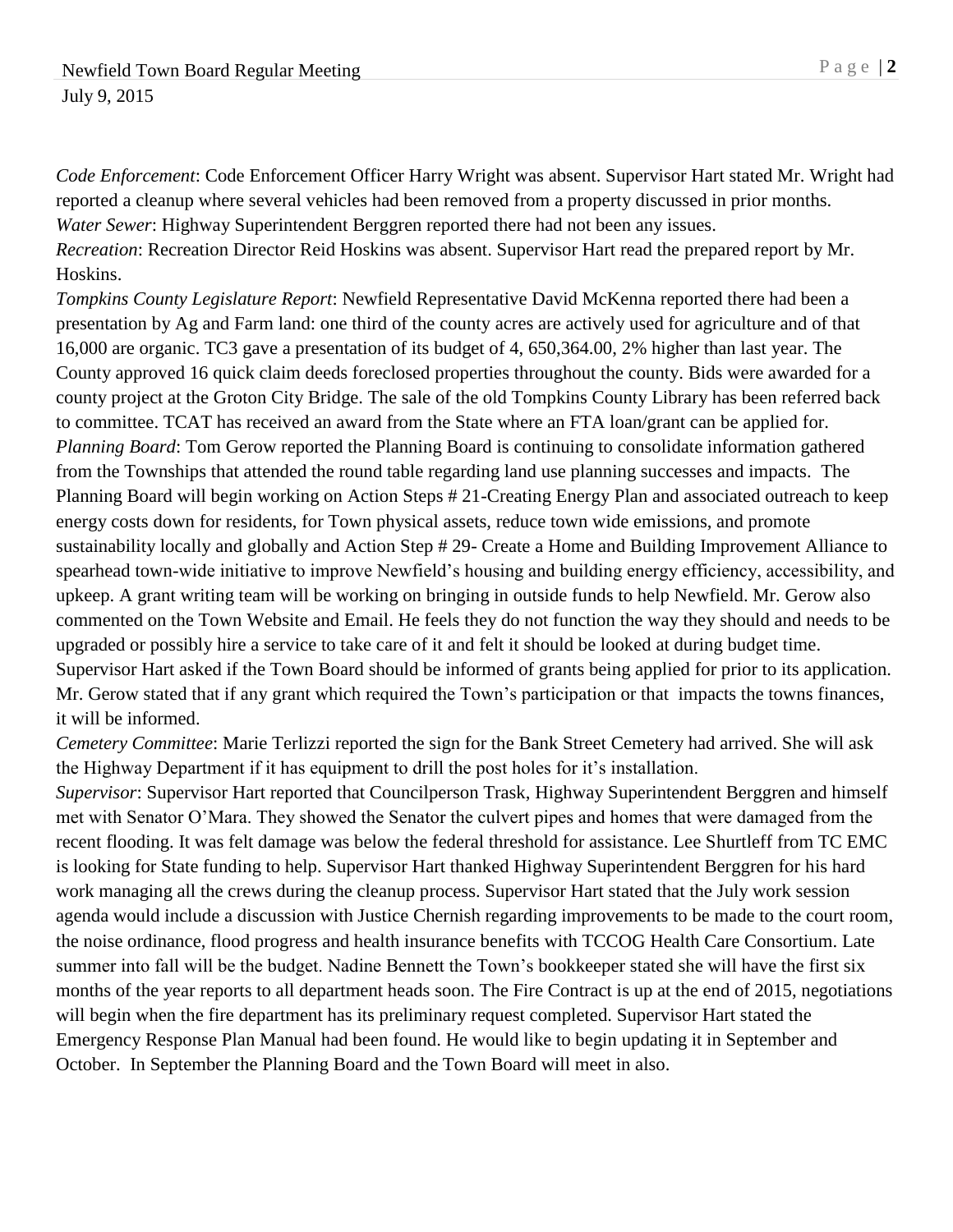Councilperson Powers stated she had recently had the opportunity to visit the 911 Memorial and Museum, and encouraged everyone to go.

#### **New Business**

### *Discussion of Conservation Easement with Security Storage Property*

Supervisor Hart reviewed the reasoning for the request. Attorney Hooks added his concerns, including liability to the town. Attorney Hooks asked if Finger Lakes Land Trust might be interested in this property. Councilperson James asked for the definition of a conservation easement: The owner of the property retains owner ship, but cannot develop it; the Town receives the perpetual easement. It was determined that more information is needed for this topic. Supervisor Hart will consult with Tompkins County Planning and Tompkins County Soil and Water and will then bring a recommendation to the Town Board.

#### **Old** *Business*

*Discussion and action on the proposed Amendment to Local Law # 1 of 2007*

Motion was made by Councilperson Laughlin to approve the passage of Local Law #2 Of the Year 2015 to Amend Local Law # 1 Of the Year 2007, seconded by Councilperson James. LOCAL LAW #2 OF THE YEAR 2015 TO AMEND LOCAL LAW #1 OF THE YEAR 2007 WHICH ESTABLISHED A PLANNING BOARD FOR THE TOWN OF NEWFIELD

**PURPOSE:** Since the Town has found it difficult to attract an agricultural member to join the Planning Board, this amendment is intended to make the appointment of such member discretionary rather than mandatory. The language comports with that contained in Section 271(11) of the New York Town Law.

## **SECTION ONE:**

Section 4.1 of Local Law #1 of the year 2007 to establish a Planning Board for the Town of Newfield, New York hereby is amended to delete therefrom the requirement that at least one member of the Planning Board shall be an "agriculture member" as defined under New York Town Law Section 271(11) and to substitute instead that at least one member of the Planning Board may be an agricultural member as that term is defined under New york Town Law Section 271(11) provided, however that an applicant who is an agricultural member and otherwise deemed suitable and qualified shall be given propriety for appointment.

## **SECTION TWO:**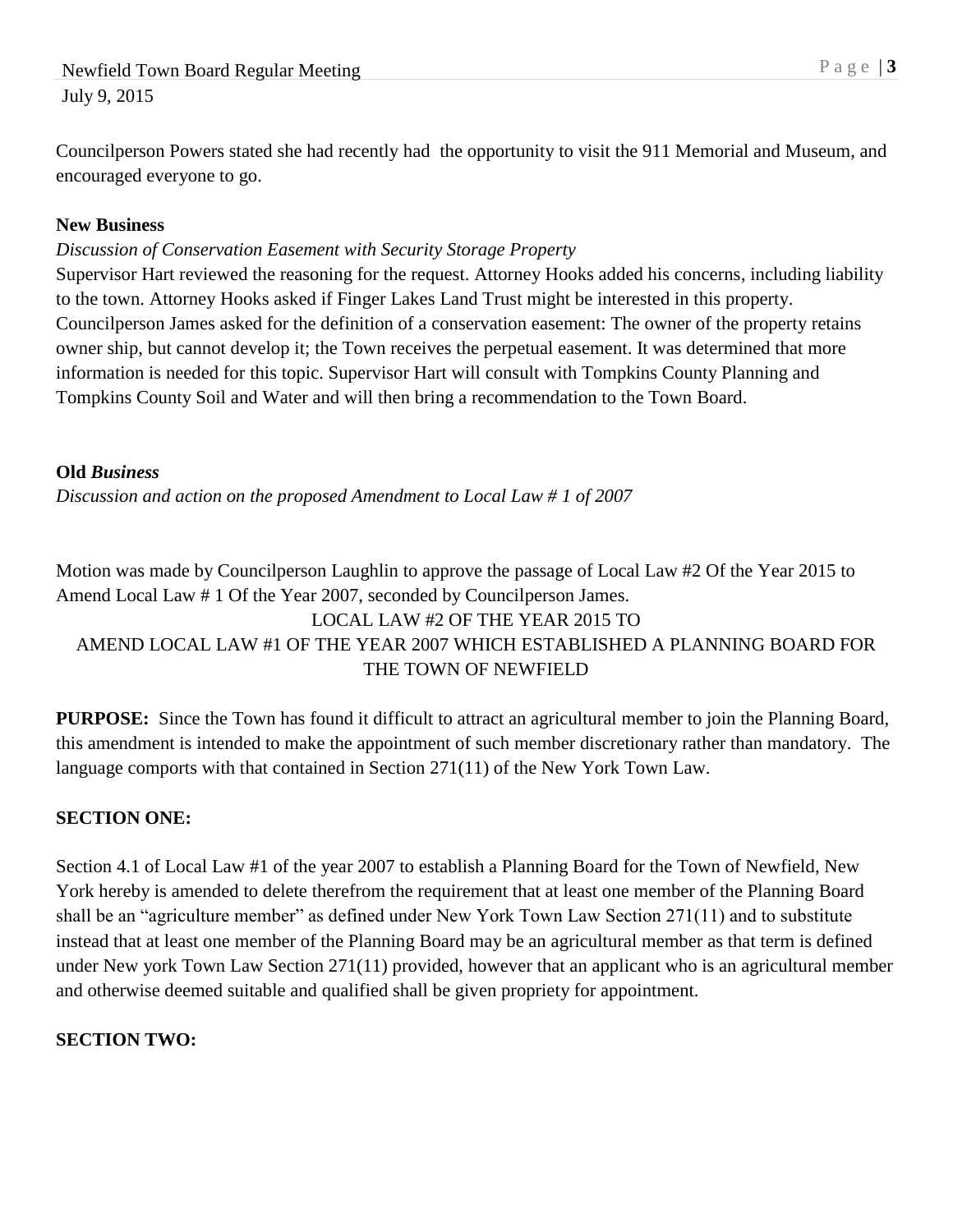Effective Date. This amendment shall take effect immediately upon its filing with the New York State Secretary of State in accordance with Section 27 of the Municipal Home Rule Law.

Vote AYES 5 Hart, Trask, James, Laughlin and Powers  $NAY$  0 Carried

#### *Discussion and action on the proposed Tax Collection Agreement*

Motion was made by Councilperson Trask to empower the Supervisor to sign the Tax Collection Contract with the Newfield School District for the year 2015/2016, seconded by Councilperson Powers.

| Vote    | <b>AYES</b> | 4 Hart, Trask, Laughlin and Powers |
|---------|-------------|------------------------------------|
|         | NAY.        |                                    |
|         | ABSTAIN     | 1 James                            |
| Carried |             |                                    |

#### *Flood Damage Report*

Donald Smith of 40 Shelter Valley Road asked if there could be any accountability of the debris that clogged the bridges. Councilperson Trask responded that the question is where does the Town's responsibility start and end, regarding the creeks. This is being determined presently.

## **Approval of the Payment of the July 2015 Bills**

Motion was made by Councilperson Trask to approve the payments, seconded by Councilperson Laughlin. The Board authorized the payments of the following amounts:

| General Fund           | \$25,937.16  |
|------------------------|--------------|
| <b>Recreation Fund</b> | \$1,334.38   |
| <b>Highway Fund</b>    | \$169,622.03 |
| <b>Fire District</b>   | \$88,807.00  |
| Street light Fund      | \$1,192.35   |
| Sewer Fund             | \$292.73     |
| Water District 1 Fund  | \$2,083.38   |
| Water District 2 Fund  | \$950.29     |